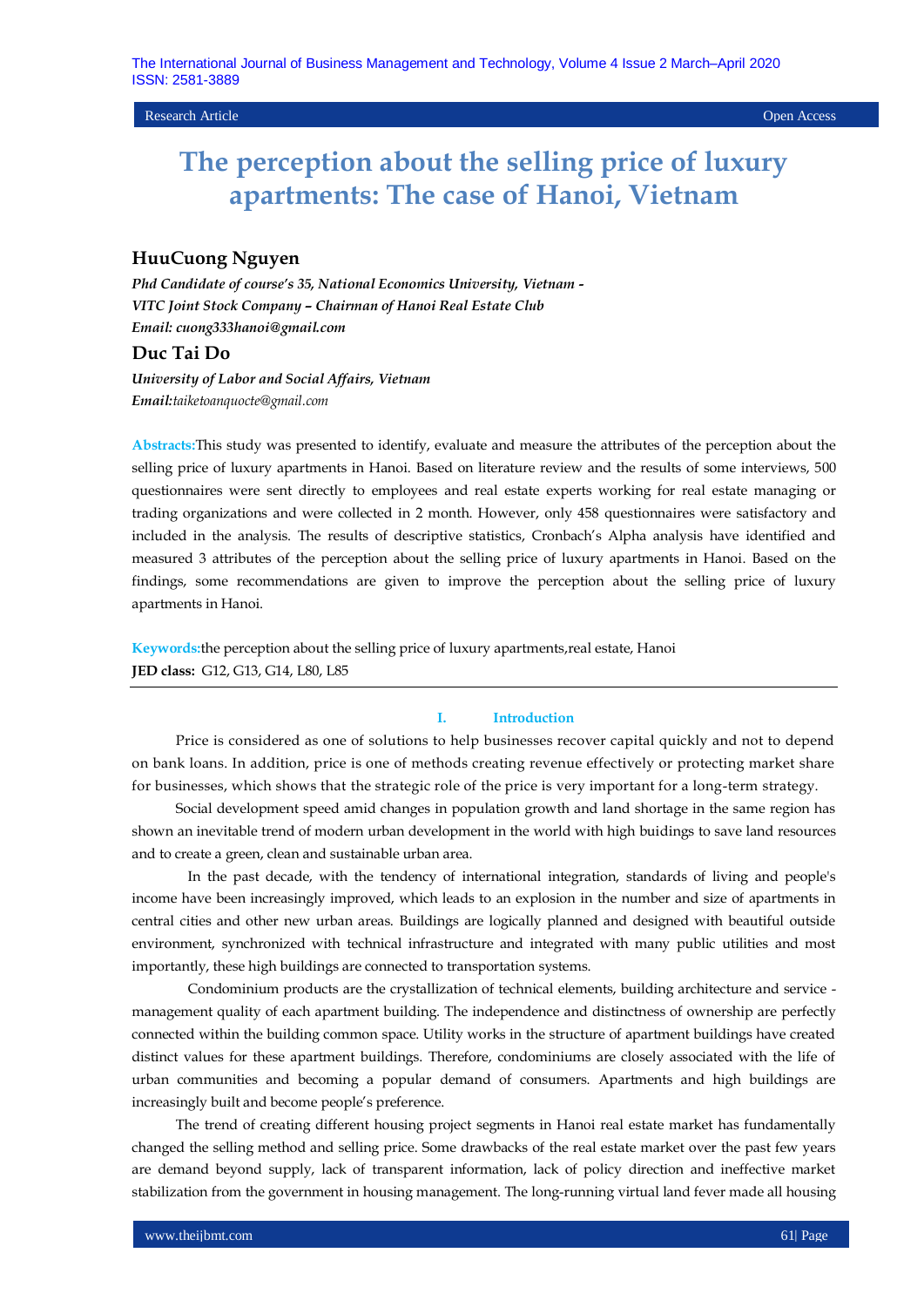and land segments liquidated quickly. People buying apartments for living purpose do not have many choices in price, position, constructional quality and legal aspects.

The trend of increasing selling prices for the mid-end apartment segment and decreasing prices for the high-end apartment segment is becoming evident. The spontaneous market due to the lack of control from the State management agencies leads to the fact that inventory is mainly of high-class apartment segment across the country in general and in Hanoi in particular, causing losses for investors and confusion for high-income people who want to improve their living environment. The State also lose tax revenue and social security is unstable, etc.

From the above reasons, the perception about the selling price of luxury apartments is a scientific and necessary research.

#### **II. Literature Review**

Real estate is often considered a special product, traded in packages and valuable thanks to useful properties (Rosen, 1974). Therefore, households value the characteristics of a product, not the product itself. Because real estate is fixed in space, households consider many factors of products and services when choosing a good (Sheppard & Cheshire, 1995).

According to Griliches (1971), Hedonic method is based on: the price of a heterogeneous good can be determined through properties related to that good. Therefore, Hedonic regression function is: pi = h (ci), where "pi" is the price of the goods and "ci" is the vector of properties related to the goods. Triplett (1986) argues that Hedonic valuation method had been developed and applied extensively in determining price indices before it was built into a complete framework. Lancaster (1996) has built the theoretical foundation for the Hedonic model: consumer satisfaction comes from the characteristics of a product, not directly from that product.

According to the research application of Hedonic model in the housing market of Thibodeau (1995), Hedonic valuation method is a regression model of the value or renting price of apartments based on properties related to apartments. In particular, each independent variable represents an individual feature and coefficients in the model results are implicit prices of these characteristics. Regression model of price for rent or value of an apartment is as follows:  $R = f(S, N, L, C, T)$ , where: R is the rent price or value of the apartment; S are structural characteristics; N is the surrounding environment characteristics; L is the position; C is the feature of the transaction contract and T is the term of the apartment to be observed. According to Malpezzi (2003), in the development process, the housing market is one of broad applications of Hedonic valuation model, since housing is a heterogeneous commodity. At the same time, consumers' needs are not homogeneous either. Indeed, an apartment consists of many unique characteristics in terms of area, quality, location, etc. Each house has a certain location with different construction time and different area. Besides, the degree of utility and apartment pricing of different buyers are also dissimilar. The valuation therefore becomes difficult. Since then, Hedonic method is commonly used because it can estimate the value of individual characteristics that make up the overall value of the entire apartment.

In the field of real estate business in general, luxury apartment business in particular, the research in Vietnam mainly focused on topics such as: (i) creating business strategies of real estate companies (Nguyen, 2008; Tran, 2009); (ii) improving the competitiveness of real estate companies (Dinh, 2011; Pham, 2012); (iii) tax policies for the real estate market in Vietnam (Duong &Nguyen, 2013); (iv) land valuation (Nguyen and Nguyen, 2013).

Inheriting results of previous works, this study continues to analyze, evaluate and measure the perception about the selling price of luxury apartments in Hanoi with the subjects of our survey are employees and real estate experts working for real estate managing or trading organizations. The authors use both research methods: qualitative and quantitative methods. The authors use SPSS23 software with descriptive statistics and analysis Cronbach's Alpha scale to evaluate and measure the price perception of luxury apartments in Hanoi.

#### **III. Research Methodology**

We used a qualitative research methodology based on some in-depth interviews with 5 lecturers with extensive experiences in real estate of the National Economics University, Hanoi University of Natural Resources and Environment &Vietnam National university of Agriculture. At the same time, we interviewed 5 experts working as investors and real estate business sectors, service companies and real estate exchanges. The results of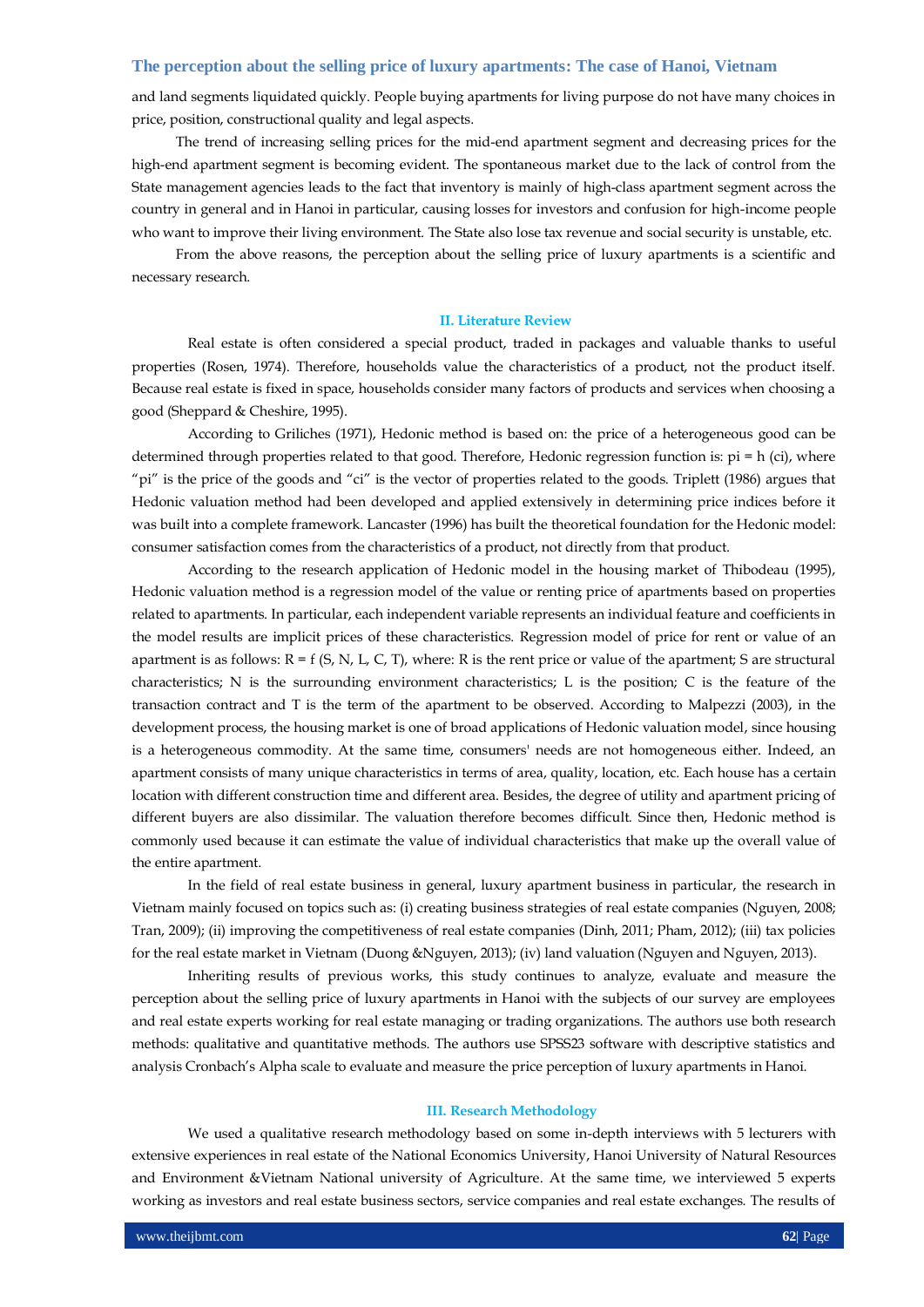the interviews include the perception about the selling price of luxury apartments. Based on the prior studies and results of qualitative research through expert interviews, we have conducted inductive method to verify, adjust and add attributes in questionnaires for collecting final data of the research.

Inheriting the results conducted by Bowles et al. (2011),Nagle et al. (2014),Sichtmann et al. (2011), etc,we identify the perception about the selling price of luxury apartments (PSPLA) including three attributes as follows:

| Code               | <b>Scale</b>                            | Sources                 |
|--------------------|-----------------------------------------|-------------------------|
| PSPLA <sub>1</sub> | Selling prices of real estate and costs | Bowles et al. (2001)    |
| PSPLA <sub>2</sub> | Price and competitiveness               | Nagle et al.(2014)      |
| PSPLA <sub>3</sub> | Price and purchasing power of customers | Sichtmann et al. (2011) |

Then, we have designed a questionnaire consisting of 3 variables with a 5-point Likert scale from 1 "not totally agree" to 5 "fully agree". The method of data collection was accomplished through the survey and subjects were employees and real estate experts working for real estate managing or trading organizations in Hanoi. We sent 500 questionnaires and received the feedback of 472. After checking the information on the votes, there were 458 questionnaires with full information for data entry and analysis, the size of this sample was consistent with study of Gorsuch (1983). We used both qualitative and quantitative approaches for analysis data. SPSS is a tool to support us to have descriptive statistics, Cronbach's Alpha were used for evaluating and measuring the perception about the selling price of luxury apartments in Hanoi.

#### **IV. Results and Discussion**

## **IV.1. Descriptive Statistics**

|                                 | Frequency | Percent | Cumulative Percent |  |
|---------------------------------|-----------|---------|--------------------|--|
| Gender                          |           |         |                    |  |
| Male                            | 279       | 61.0    | 61.0               |  |
| Female                          | 179       | 39      | 100                |  |
| Income                          |           |         |                    |  |
| Less 5 million VND              | 89        | 19.4    | 19.4               |  |
| From 5 to under 10 million VND  | 205       | 44.8    | 64.2               |  |
| From 10 to under 20 million VND | 117       | 25.5    | 89.7               |  |
| More 20 million VND             | 47        | 10.3    | 100                |  |
| Total                           | 458       | 100.0   |                    |  |

## **Table 1:** Respondents by Gender, Income

Information of data collected is shown in Table 1. It shows that among the 458 respondents, about 61.0% were male while the remaining 179 (39.0%) were female. Of these, 89 of them (or 19.4%) have income less 5 million VND/month, 205 of them (or 44.8%) have income from 5 to under 10 million VND/month, 117 of them (or 25.5%) have income from 10 to under 20 million VND/month and 10.3% of the participants have income more 20 million VND/month.

**Table2:** Descriptive Analysis of Attributes of the perception about the selling price of luxury apartments

|                    |           |           |           |           | Std.      |
|--------------------|-----------|-----------|-----------|-----------|-----------|
|                    | N         | Minimum   | Maximum   | Mean      | Deviation |
|                    | Statistic | Statistic | Statistic | Statistic | Statistic |
| GBCHCC1            | 458       | 1.0       | 5.0       | 3.9574    | .35929    |
| GBCHCC2            | 458       | 2.0       | 5.0       | 3.4597    | .56543    |
| GBCHCC3            | 458       | 1.0       | 5.0       | 3.8052    | .49290    |
| Valid N (listwise) | 458       |           |           | 3.7407    |           |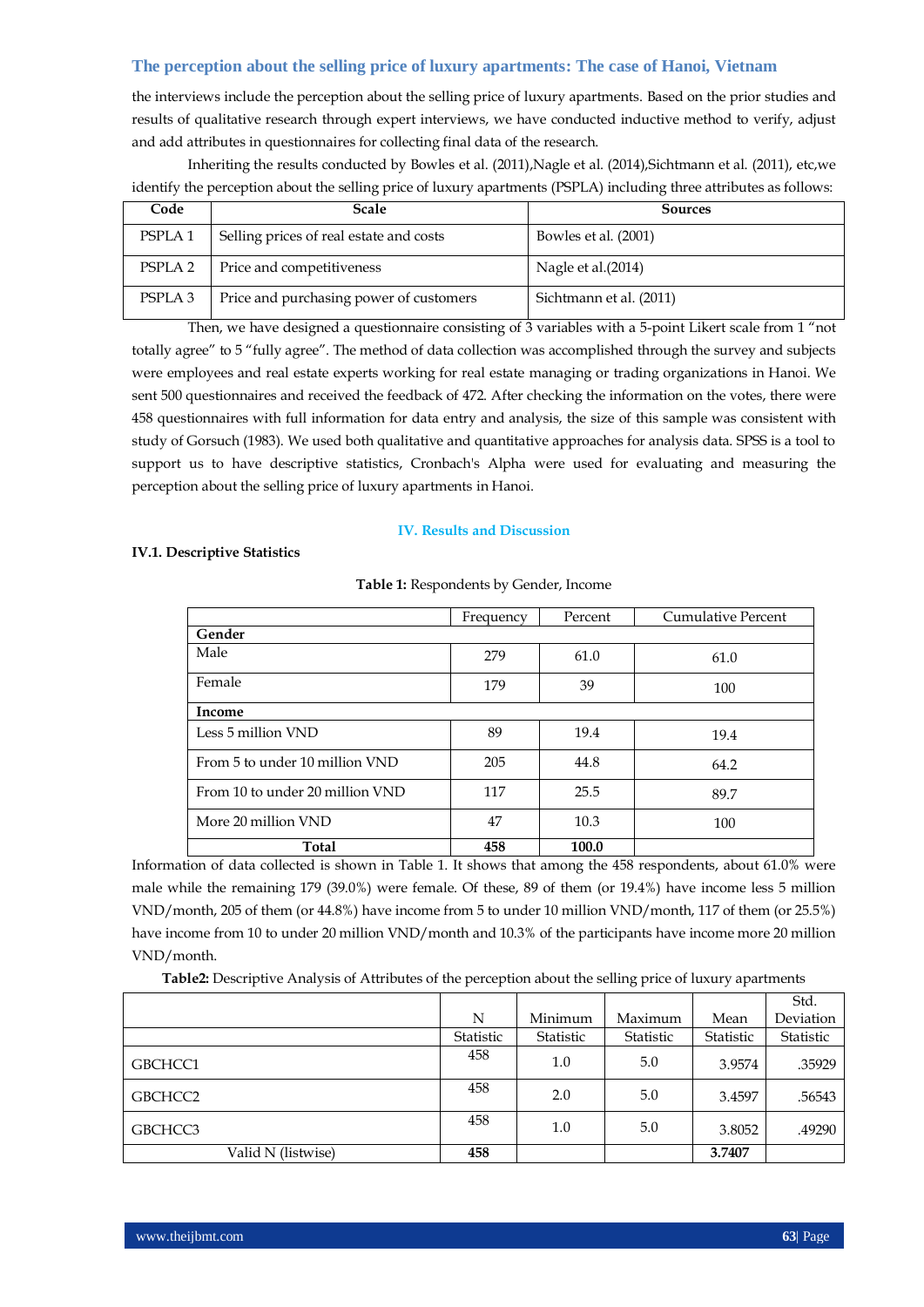Table 2 indicates that the respondents agree with the dependent variables of "the perception about the selling price of luxury apartments (PSPLA)", where three (3) attributes were quite high with an average of 3.7407 compared with the highest of the Likert 5-point scale. All these three (3) attributes were rated at an average of 3.4597 or higher.

#### **IV.2. Cronbach's Alpha**

|                                                                                            |               | Scale        | Corrected   | Cronbach's    |  |
|--------------------------------------------------------------------------------------------|---------------|--------------|-------------|---------------|--|
|                                                                                            | Scale Mean if | Variance if  | Item-Total  | Alpha if Item |  |
|                                                                                            | Item Deleted  | Item Deleted | Correlation | Deleted       |  |
| The perception about the selling price of luxury apartments (PSPLA): Cronbach's Alpha .901 |               |              |             |               |  |
| PS1                                                                                        | 7.2650        | 1.003        | .835        | .878          |  |
| P <sub>S2</sub>                                                                            | 7.7626        | .653         | .832        | .861          |  |
| PS <sub>3</sub>                                                                            | 7.4171        | .769         | .835        | .833          |  |

**Table3:** Results of Cronbach's Alpha Testing of Attributes

The perception about the selling price of luxury apartments (PSPLA) has been measured by the Cronbach's Alpha. Results of testing Cronbach's alpha of attributes are presented in Table 3 below. The results also show that attributes of the dependent variables have Cronbach's Alpha coefficients that are greater than 0.6, and the correlation coefficients of all attributes are greater than 0.3. So, all the attributes of the dependent variables are statistically significant (Hair etl al., 2009; Hoang and Chu, 2008).

#### **IV.3. Discussion**

First grade condominium or high-class condominium is extremely high quality, ensures requirements on planning and architecture; technical and social infrastructures, completeness quality, equipment and conditions for providing management services of high standards are great to be put into operation (Ministry of Construction, 2008).

A high-class flat is a closed floor plan of a high-class apartment, with all high quality and modern utilities and synchronous equipment, ensuring comfort and safety for people. Luxury apartments usually have a minimum floor area of 90m2.

In Vietnam, high-end apartments are usually less than 3.0 km away from urban centers and convenient for transportation. Closed floor plans, which are privately owned, have a certificate of use rights (pink book or red book) with full functions for households to live permanently, with an area of over 60m2. Technical design drawings must have the participation of at least 01 architect who is a foreigner, the planning and design quality is at least up to the aesthetic and luxurious standard as a 4-star hotel. There are full facilities inside and around the accommodation. Technical infrastructure must ensure that it can serve the population for a vision of over 30 years. Equipment, materials and finishing materials are durable and beautiful. Construction density is below 45%. Each elevator serves less than 40 households. Each household has a parking space for cars and motorbikes with state-approved fees. The quality of sound, light, ventilation, landscape architecture and service quality of the building are equivalent to 4-star hotel. Corridors are from over 2.0m width with air conditioning, lights, secondary corridors and escape ladders. Fire protection system ensures automatic fire extinguishing for high buildings. The selling price is usually from VND 33 million/m2.

The increasing population leads to higher demand for housing of middle class; therefore, the demand and financial ability of high-end apartment segments have not improved the liquidity. Survey data from the Hanoi Real Estate Club in 2010 showed that the demand for affordable housing is increasing sharply, while the luxury apartment segment is still in a quiet phase with few transactions. In the segment of luxury and high-end apartments, target customers are those who are high - status, high income, successful businessmen, overseas Vietnamese and foreigners doing business in Vietnam; families outside the city with financial potential also tend to buy residential houses and luxury apartments for their children who are students at universities. The middleclass households after years of financial accumulating are also a source of target customers who can upgrade the quality of accommodation from affordable apartments to luxury apartments. When families have enough financial resources, they want to own houses in urban areas to move and settle permanently in as a trend of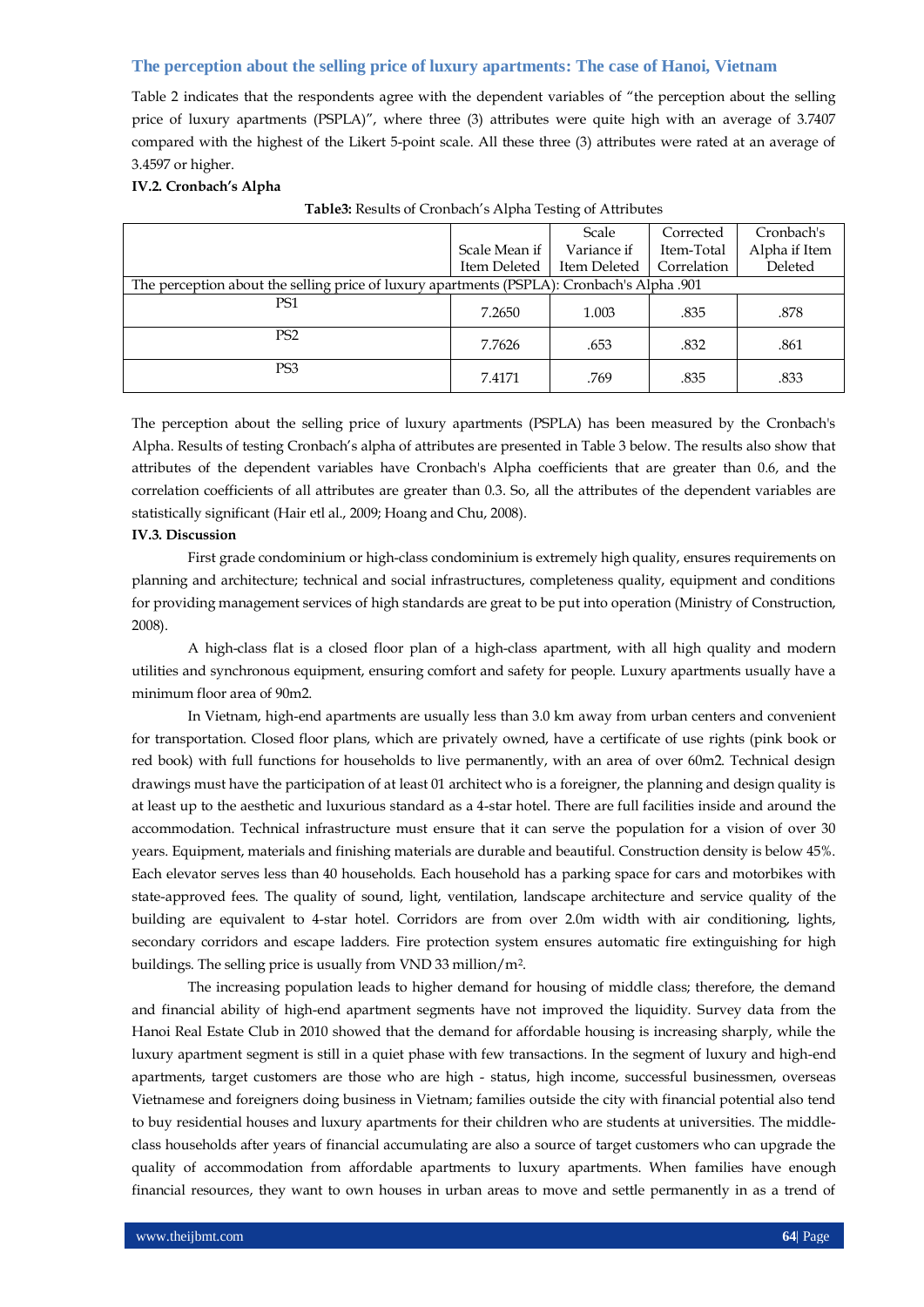prosperity. Many households of multi-generational families, now separated into different cities as the city replans new urban projects, also account for the large number of luxury apartments in many projects. The policy of attracting talents of the State has also brought many people to Hanoi, which also increased the demand for quality accommodation such as luxury apartments. The biggest demand for high-end condominiums and affordable apartments in Hanoi and Ho Chi Minh City is of employees working for the State. This customer segment's pride is housing assets that are owned by the central full-service projects.

Real estate price in Hanoi market tend to increase and the amplitude of fluctuations is not large: The statistics show that real estate price in Hanoi market is strongly affected by supply-demand relationship. However, the supply power in the market seems to be stronger than the demand. Moreover, real estate prices in Hanoi are currently considered too high. In addition, the rapid development of real estate projects has made the supply start to be inordinate. The decline in growth has also caused a fall in demand.

Real estate price in Hanoi market also changes periodically and is influenced by the government's policy: After the strong increase in period 2007-2008, it is possible to see that the market has entered the freezing phase in 3 years with very large inventory value (2011-2013). In 2014-2015, the real estate market showed signs of recovery. The ups and downs of the real estate market in recent years have been associated with the fluctuations of the economy and state policies. Although sometimes speculative waves created by speculators, it is not strong enough and not escape that general rule. Therefore, considering macroeconomic and policy factors in the coming time is the best way to predict the trend of the real estate market.

Unpredictable movements of the real estate market compel investors and real estate business sectors, service companies and real estate exchanges to improve their ability to capture market signals through the liquidity of housing products. On the other hand, competition among developers and pressure from buyer force investors to seek competitive advantage. In the new stage of real estate market development, price is always an effective competitive tool. The necessity to study the factors that make up prices in the real estate market is becoming increasingly clear to investors.

Through the field observation process and experts' opinion, it can be seen that the actual price of luxury apartments is still high compared to the actual income of affordable customers in the market. Perceptions about the selling price of luxury apartments are related to the quality of luxury apartment products, customer psychology and supply - demand relationship in the market.

Forecast of supply and demand of luxury apartments in Hanoi in the period of 2020-2022 is as follows,

| Apartment                                                                 | Demand<br><b>Forecast</b> | <b>Supply Forecast</b> |
|---------------------------------------------------------------------------|---------------------------|------------------------|
| Luxurious and super luxurious segment (60-100 mil/m <sup>2</sup> or over) | Average                   | Quite high             |
| High - end $(40-60 \text{ mil/m}^2)$                                      | Quite high                | High                   |
| Inter high - end $(30-40 \text{ mil/m}^2)$                                | High                      | Very high              |
| Middle segment $(20-30 \text{ mil/m}^2)$                                  | Very high                 | High                   |
| Affordable segment (around 20 mil/m <sup>2</sup> )                        | Very high                 | Average                |

#### **V. Recommendations**

#### *Price and quality of products*

The selling price of a luxury apartment of the investor must be commensurate with the quality of that apartment and building service according to the market mechanism, reflecting the standard of a luxury apartment. High – end apartment sale price reduction is one of the necessary measures: (i) Approval plan of total investment and financial plan appraised (appraised ) by departments as the basis so that the Department of Construction will grant a construction permit to the public at the project and at the headquarters of the People's Committee of the project area; (ii) The selling price of the investor for the first time will comply with the price list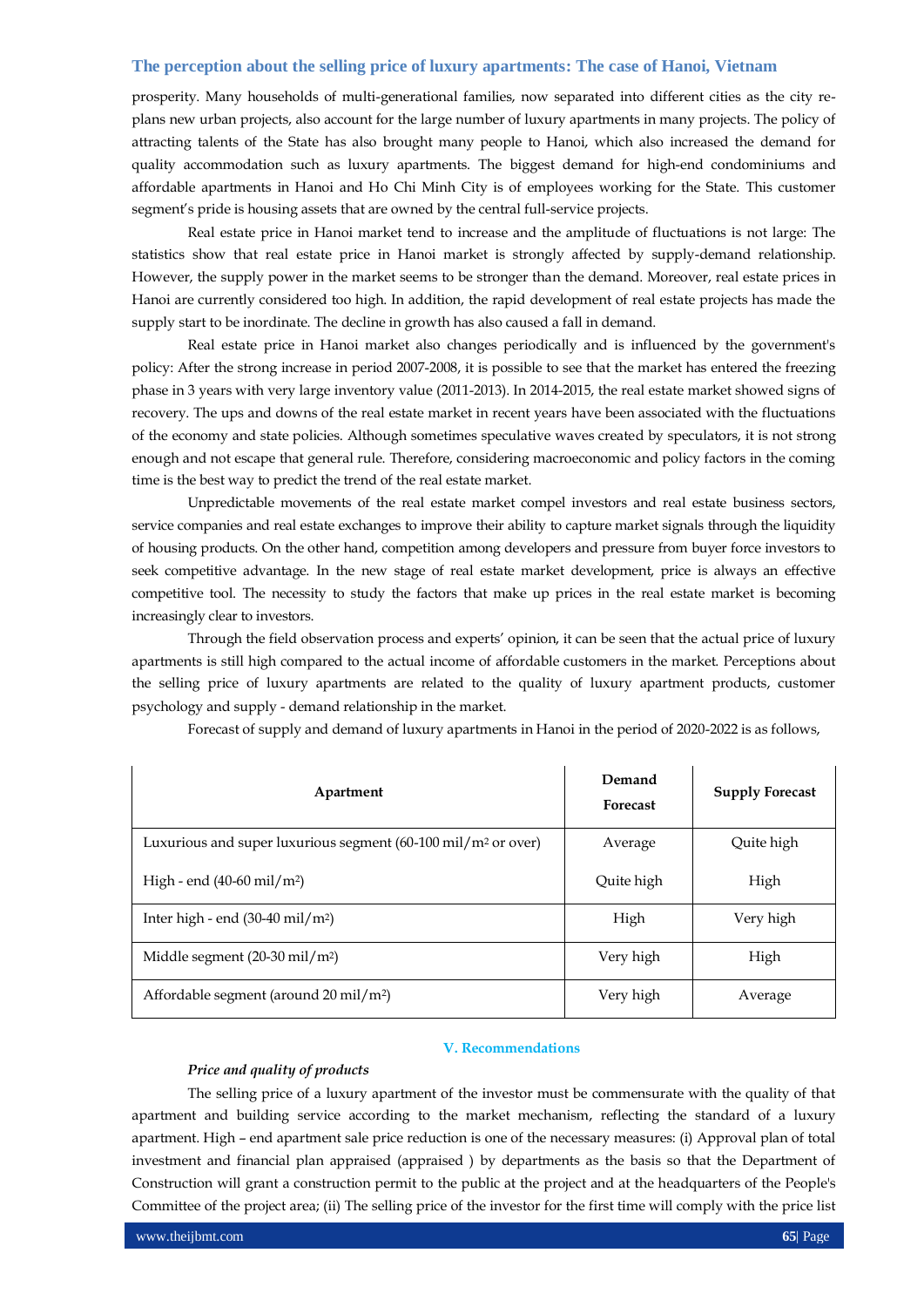plus the coefficient as the financial plan was announced publicly; (iii) Avoiding the fact that customers are blinded in price and brokers either raise prices or investors raise unreasonable prices.

#### *Price and customer psychology*

Determining the price of luxury apartment must take into account the psychosocial factors of the customer. Social psychology greatly affects customer confidence and psychology when deciding to do something related to spending a large amount of money. People are often influenced by public opinion and rumors often have the power to imply a positive or negative ambiguity in making decisions about what to do, especially when buying or selling goods of great value like real estate. The trend of fashion consumption of luxurious and unique products of wealthy people is easy to create a trend of response or boycott by the influence of crowd psychology or herd mentality phenomenon. Spiritual or fengshui factors also affect real estate prices; solidarity or internal conflict also affects real estate prices; influence of the fluctuation of real estate market, stock market, gold market or exchange rate also affects the psychology of consumer behavior of customers; feelings of customers (love or hate, trust or suspicion) towards real estate brokers, real estate floors also affect real estate prices.

The head of the investor needs to control the psychological evolution of the human resource system in the enterprise, must train and guide each individual within the personnel system to understand their mission and the humanities purpose of the investment. Investors also need to manage the trust for each person towards the final output of the investment chain, which is beautiful real estate products - convenient and affordable, contributing to the benefits of customers and projects bring harmony benefits to buyers, businesses and local governments and the regional community.

Investor is the subject of forming ideas and creating real estate development. Therefore, the Board of Directors of the investor always shows their persistence with the mission and vision of the business, respecting the development plan of real estate investment and business following the trend of Cheap - Green - Clean - Nice - Safe. The whole system is not deviated from the goals and plans set out, not tilted psychologically when there are a number of intangible impacts from the weakness and objective factors outside society. The positive rumor of the psychosocial phenomenon about the project and investor is the result of good investment efficiency and keeping promises to customers as contractual commitments.

#### *Price and supply-demand relationship in the market*

In a market economy, the law of supply and demand objectively governs market prices. Therefore, the price of luxury apartments must reflect the supply-demand relationship in the market.

The research results also showed that supply and demand for luxury apartments is more beneficial for buyers. Therefore, the downward trend in the average price of luxury apartments is common. Moreover, it is difficult for customers to distinguish between middle and high-end apartments; therefore, the price range is quite wide, the price can range from 25-55 million/ m2.

## **References**

[1]. Bowles, G., McAllister, B., &Tarbert, H. (2001). An Assessment of the Impact of Valuation Error on Property Investment Performance Measurement, *Journal of Property Investment and Finance*, No. 19 (2): 139-157, DOI: 10.1108/14635780110383695

[2].Dinh, H.L (2011). Competitive strategy of Hoang Quan Real Estate Company for high-class apartments in the period of 2011-2020, *Master thesis*, University of Economics Ho Chi Minh City.

[3]. Duong, T.B.M & Nguyen, T.M.L. (2013). Tax policy for the real estate market in Vietnam: Current situation and solutions, Economic Publishing House of Ho Chi Minh City.

[4].Griliches, Zvi. (1971). Hedonic Price Indexes of Automobiles: An Econometric Analysis of Quality Change, *Price Indexes and Quality Change*, Cambridge University Press, 1971.

[5]. Hair, J. F., Black, W. C., Babin, B. J., & Anderson, R. E. (2009). *Multivariate Data Analysis (7th ed.), Upper Saddle River*, NJ: Prentice Hall International.

[6]. Hoang, T., & Chu, N.M.N (2008). *Analysis of research data with SPSS*, Hong Duc Publishing House.

[7]. Lancaster, K. (1966). A New Approach to Consumer Theory, *Journal of Political Economy*, No.74, 132-56.

[8].Malpezzi, S. (2003). Hedonic Pricing Models: A Selective and Applied Review, in: Housing Economics: Essays in Honour of Duncan Maclennan, T. O. Sullivan and K. Gibbs (Eds.), Blackwell.